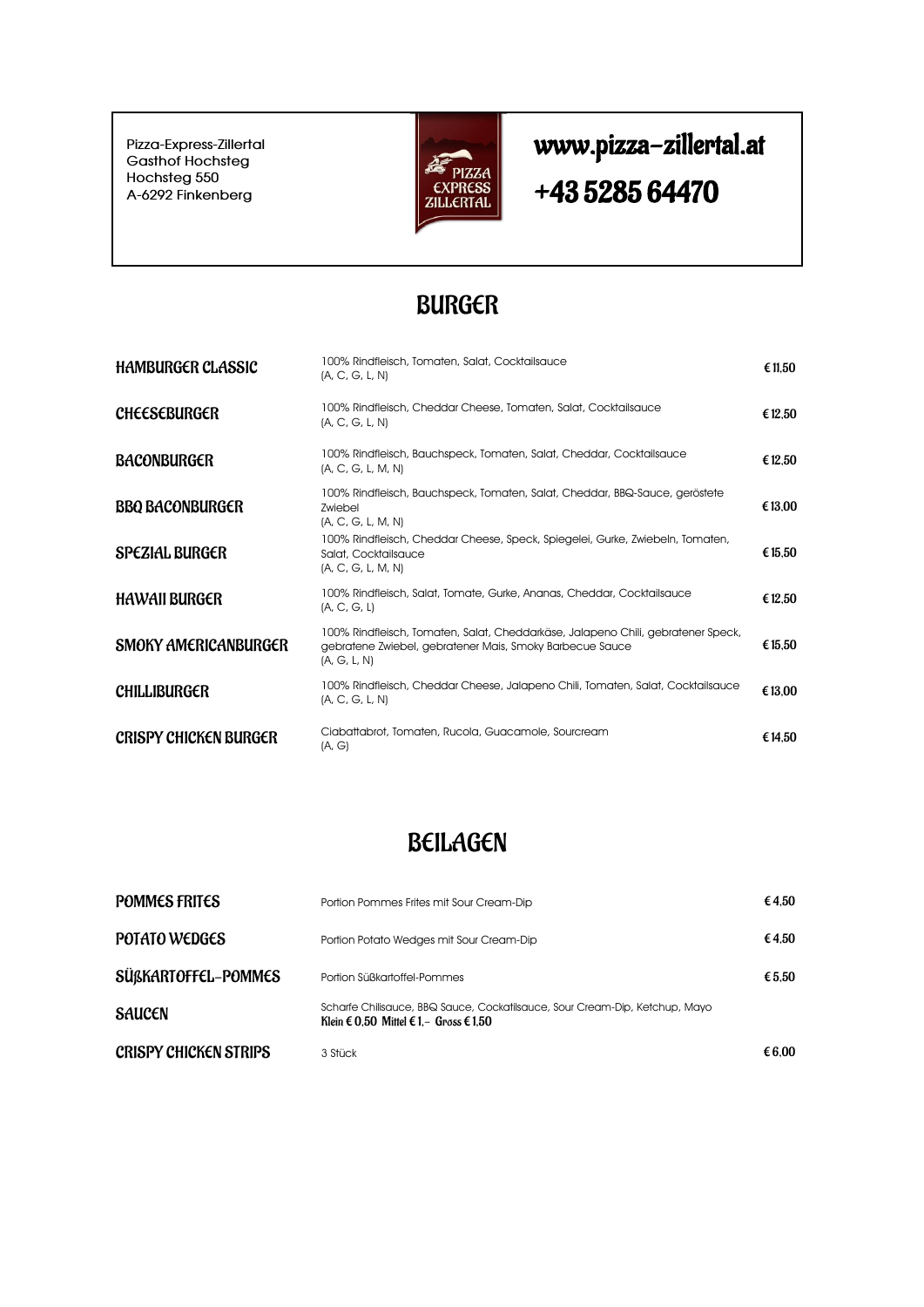# PIZZA

| <b>PULLED PORK PIZZA</b> | Mozarella, Pulled Pork, Roter Zwiebel, Jalapeno Chili, BBQ Sauce<br>Mozarella, pulled pork, red onions, jalapeno chilli, BBQ sauce<br>(A.G)                                  |         |  |
|--------------------------|------------------------------------------------------------------------------------------------------------------------------------------------------------------------------|---------|--|
| <b>AMERICAN STYLE</b>    | Tomaten, Käse, Speck, Zwiebel, Jalapeno, Cheddar, Rand gefüllt<br>Tomatoes, cheese, bacon, onions, jalapeno chilli, cheddar cheese, stuffed crust<br>(A.G)                   |         |  |
| <b>MARGHERITA</b>        | Tomaten, Mozzarella<br>Tomatoes, mozzarella cheese<br>(A, G)                                                                                                                 |         |  |
| SALAMI                   | Tomaten, Mozzarella, Salami<br>Tomatoes, mozzarella cheese, salami<br>(A.G)                                                                                                  | €11.50  |  |
| <b>CAPRICCIOSA</b>       | Tomaten, Mozzarella, Schinken, Ei, Artischocken, Champignons<br>Tomatoes, mozzarella cheese, ham, egg, artichokes, champignons<br>(A, C, G)                                  | €13.50  |  |
| POPEYE                   | Tomaten, Mozzarella, Spinat, Schafskäse, Knoblauch<br>Tomatoes, mozzarella cheese, spinach, sheep cheese, garlic<br>(A.G)                                                    | €13.50  |  |
| <b>RUCOLA</b>            | Tomaten, Mozzarella, Rucola, Parmesan<br>Tomatoes, mozzarella cheese, arugula, parmesan cheese<br>(A, G)                                                                     | €12.50  |  |
| SALATPIZZA (geschlossen) | Tomaten, Mozzarella, verschiedene Salate<br>Tomatoes, mozzarella cheese, serveral salads<br>(A.G)                                                                            | €13.50  |  |
| PICCANTE                 | Tomaten, Mozzarella, scharfe Salami, Kapern, Oliven, Zwiebeln, Knoblauch, Chili<br>Tomatoes, mozarella cheese, spicy salami, capers, olives, onions, garlic, chili<br>(A, G) |         |  |
| DIAVOLO (scharf)         | Tomaten, Mozzarella, scharfe Salami, Pfefferoni<br>Tomatoes, mozzarella cheese, spicy salami, chilli<br>(A, G)                                                               |         |  |
| <b>SIZILIANA</b>         | Tomaten, Mozzarella, Salami, Zwiebel, Oliven<br>Tomatoes, mozzarella cheese, salami, onions, olives<br>(A, G)                                                                | €13.50  |  |
| CALZONE (geschlossen)    | Tomaten, Mozzarella, Schinken, Parmesan, Champignons<br>Tomatoes, mozzarella cheese, ham, parmesan, champignons<br>(A.G.L)                                                   | €13.50  |  |
| <b>QUATTRO FORMAGGI</b>  | Tomaten, vier verschiedene Käsesorten<br>Tomatoes, four different kinds of cheese<br>(A, G)                                                                                  |         |  |
| <b>HAWAII</b>            | Tomaten, Mozzarella, Schinken, Ananas<br>Tomatoes, mozzarella cheese, ham, pineapple<br>(A, G)                                                                               |         |  |
| <b>CRUDO</b>             | Tomaten, Mozzarella, Parmesan, Rucola, Parmaschinken<br>Tomatoes, mozzarella cheese, parmesan cheese, arugula, parma ham<br>(A, G)                                           |         |  |
| PIZZABROT                | Pizza bread<br>(A, G)                                                                                                                                                        | €7.00   |  |
| <b>TONNO</b>             | Tomaten, Mozzarella, Thunfisch, Zwiebeln, Knoblauch<br>Tomatoes, mozzarella cheese, tuna fish, onions, garlic<br>(A, D, G)                                                   | €12.50  |  |
| <b>SCHINKEN</b>          | Tomaten, Mozzarella, Schinken<br>Tomatoes, mozzarella cheese, ham<br>(A.G)                                                                                                   |         |  |
| 4 in 1 PIZZA             | 1/4 Pizza "Speciale" 1/4 Pizza "American Style" 1/4 Pizza "Popeye" 1/4 Pizza "Tonno"<br>(A.D,G)                                                                              | € 16,00 |  |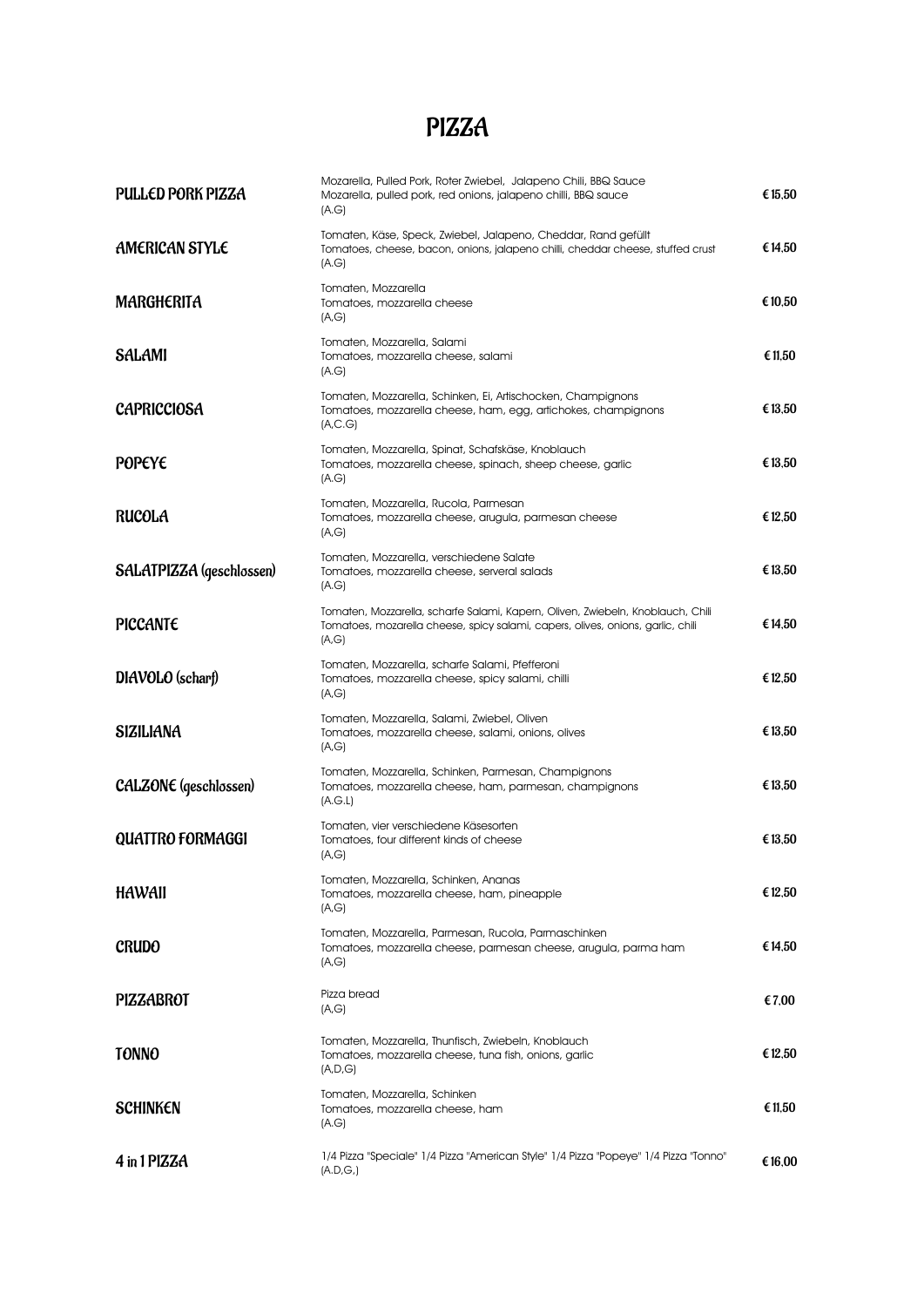| PIZZA MARE | Tomaten, Mozarella, Schrimps, Cherrytomaten, Rucola, Knoblauch, White Tiger<br>Garnelen<br>Tomatoes, cheese, Prawns, cherry tomatoes, arugula, garlic, white tiger prawns<br>(A.D.G.R) | €15.50 |
|------------|----------------------------------------------------------------------------------------------------------------------------------------------------------------------------------------|--------|
| SPECIALE   | Tomaten, Käse, Schinken, Salami, Champignons<br>Tomatoes, cheese, ham, salami, mushrooms<br>(A.G)                                                                                      | €13.50 |

#### SALAT

| <b>GEMISCHTER SALAT</b>                   | Kleiner oder großer Salat (+ $\in$ 2,-)<br>Small or large mixed salad $(+ \in 2, -)$<br>(G,L)                                                                                                                                                  | €4.50  |
|-------------------------------------------|------------------------------------------------------------------------------------------------------------------------------------------------------------------------------------------------------------------------------------------------|--------|
| SALAT-BOWL                                | Orientalische Veggie-Bowl mit frischem Couscous, Karotten, Kichererbsen,<br>Zuckerschoten, Süßkartoffelchips, Sesam, Granatapfelkernen.<br>Wahlweise auch mit Hühnerbrust + $\epsilon$ 5,- oder gegrilltem Lachs + $\epsilon$ 6,-<br>(D,G,L,M) | €10.50 |
| CAESAR SALAT                              | Optional mit Hühnerbrust + $\epsilon$ 5.-<br>Optionally with chicken breast $+ \epsilon$ 5,-<br>(G,L)                                                                                                                                          | €9.50  |
| FITNESS-SALAT MIT<br><b>PUTENSTREIFEN</b> | Salad with turkey strips<br>(G,L)                                                                                                                                                                                                              | €12.50 |
| CRISPY CHICKEN SALAT                      | Crispy chicken salad<br>(G,L)                                                                                                                                                                                                                  | €12.50 |

### TRADITIONELLES

| <b>ZILLERTALER KRAPFEN</b> | 5 Stück | €9.00 |
|----------------------------|---------|-------|
|                            |         |       |

# DESSERT

| 1x SÜßE KRAPFEN | Mit Marille oder Powidl Füllung | €1.60 |
|-----------------|---------------------------------|-------|
| 5x SÜßE KRAPFEN | Mit Marille oder Powidl Füllung | €7.50 |
| TIRAMISU        | Tiramisu "Bonta Divina"         | €3.50 |